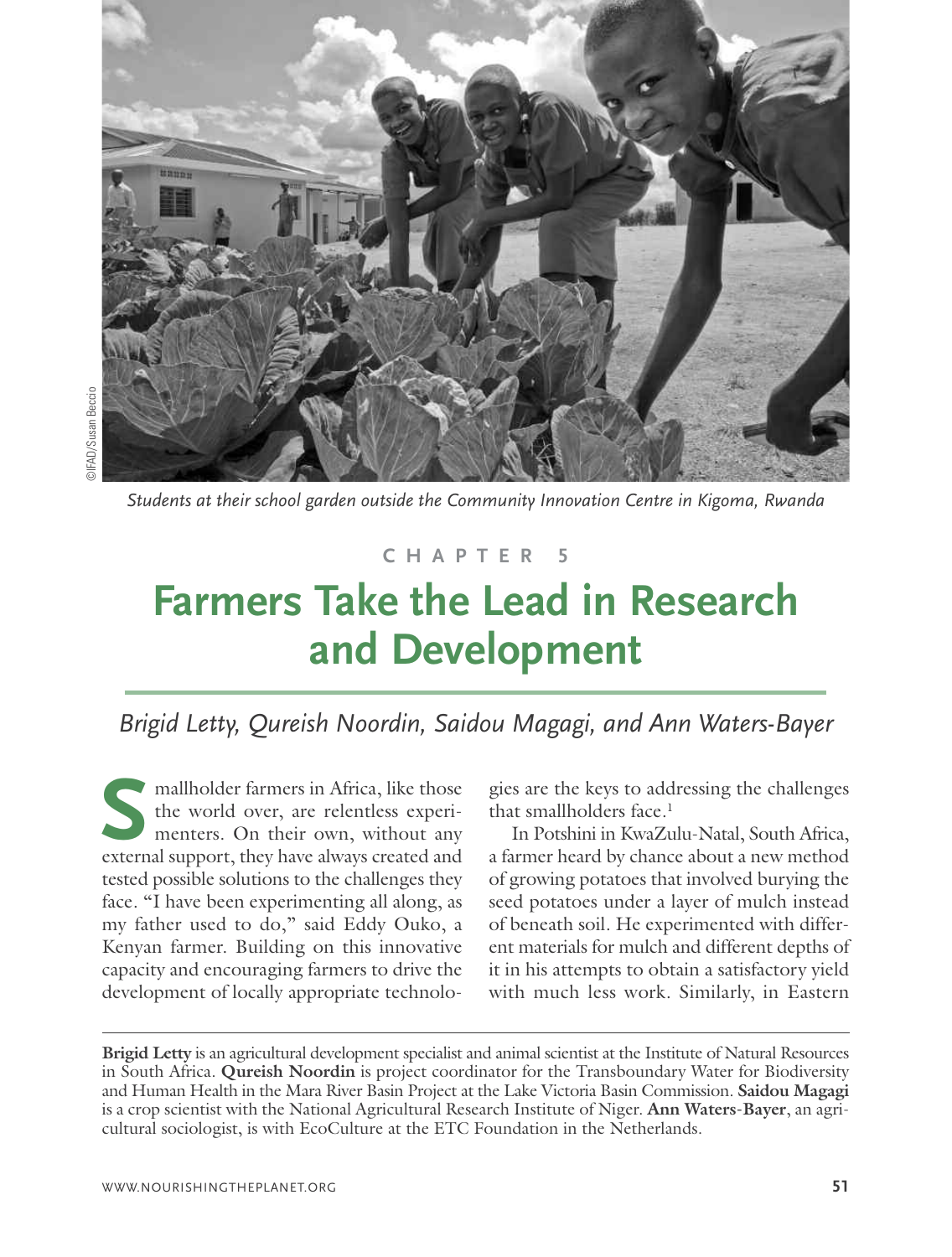Tigray in Ethiopia, farmers noticed a plant that had been unintentionally introduced in sacks of grain brought into the area as food aid, and they explored how the new plant could be used. After informal trial-and-error experiments, they found that a solution made from its leaves kills ticks on livestock. 2

Farmers in Kenya did their own investigations into the use of *Tithonia diversifolia* mixed with goat manure to make compost for growing maize and high-value crops. Eddy Ouko was one of the farmers involved: "When ICRAF [the World Agroforestry Centre] used to work in this area, they taught us how to use *Tithonia* for soil fertility improvement. When I recently got the dairy goats, I decided to experiment on my own. I decided to mix *Tithonia* with goat manure and make compost and then apply it to my crops. I could not believe my eyes the very good harvest I got from my *shamba* [field]."3

These are just three examples of informal farmer experimentation. Despite this evidence of farmers' ability to experiment and innovate, most agricultural scientists continue to do research on behalf of farmers rather than with them. Their results are passed on to farmers through extension workers and other development agents—that is, people working for organizations that aim to improve agricultural production and rural livelihoods. Many of the technologies developed by scientists and disseminated by development agents are not taken up by small-scale farmers, however. This is often because they were not sufficiently involved in the planning and in the research itself, so the results did not meet their needs.

Farmers and other community members, including local innovators, possess a wealth of knowledge and experience that, given the chance, could spur more community-owned development. Men and women farmers need to be in the forefront in development—identifying their needs, assets, and potential solutions and seeking answers to their own questions. Partnerships between development agents, scientists, and farmers can strengthen and build on farmer experimentation. This process of participatory innovation development sees farmers as the key actors driving the process, deciding when and how to draw in other people: development agents, scientists, business people, and so on. Fortunately, with scientists and extension workers starting to appreciate farmers' contributions to the development process, some institutions are starting to change the ways that they have traditionally functioned.

#### Supporting Farmer-led Innovation

Through a number of programs, development agents have played an active role in supporting and encouraging informal experimentation. Sometimes outsiders help farmers test and evaluate introduced technologies more systematically. For instance, the Kenya-based Muyafwa Development Program (a partnership between the Muyafwa Village Development Committee and World Neighbors, a U.S. based nonprofit organization) has been involved in comparing the newly introduced orange-fleshed sweet potato with the existing indigenous variety. The villagers chose 10 farmers to conduct the trials and report back. One of these, Janet Wabwire of Muyafwa Village in Busia District, said: "We sat down as a group and discussed what we wanted to find out and agreed on production performance, size of tubers, pest attack, storability in the ground, ease of cooking, taste…. When we have the knowledge in experimentation, then nobody can cheat us as before, especially some of the seed companies. If they bring new seed, we are able to experiment and get our own answers. As a woman [experimenter], I get more respect in the community."4

Apart from seeking to ensure farmers a central place in partnerships for developing new technologies, facilitators of participatory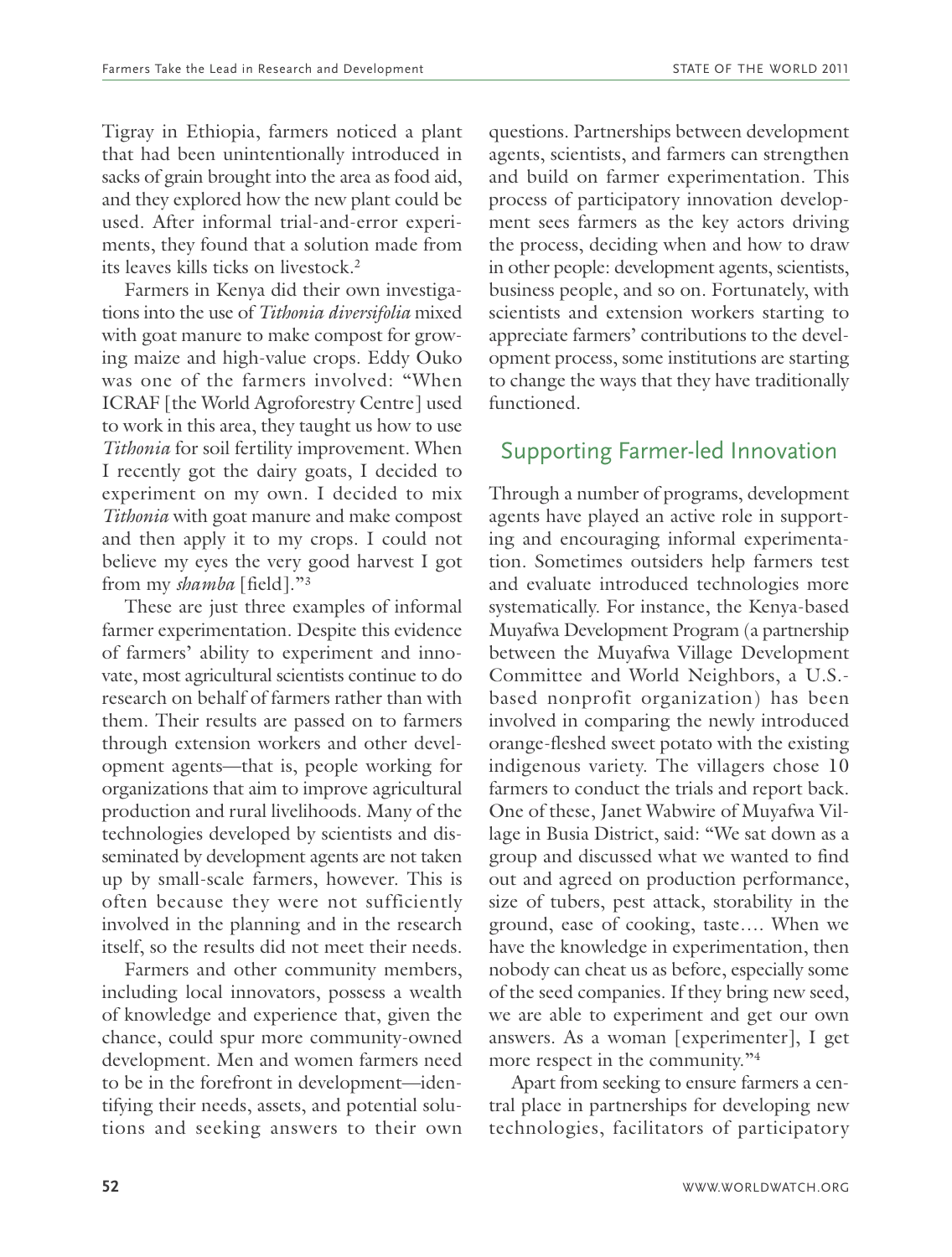research and development (R&D) also try to recognize and encourage local institutional innovations, such as the way people organize themselves in order to obtain resources. In Niger, partners involved in the Prolinnova (Promoting Local Innovation in Ecologically Oriented Agriculture and Natural Resource Management) network, when searching for innovations to support, decided to take a closer look at forms of local organization involving women. They encountered a group of women in the Aguié area who had transformed their traditional savings "merry-go-round" (called *adaché* in the Hausa language) into a new way of saving and sharing money. Normally, the members each make a monthly contribution, and every month a different member takes the whole amount of cash in the kitty for her own use. 5

An *adaché* group of 20 women, after hearing that a nongovernmental organization (NGO) in another part of Niger was encouraging a system of "social credit," decided to try out something similar. Their new system consists of collecting a somewhat higher and more regular amount of savings from each member, giving loans to members who request them, and charging 10 percent interest on the loan. The group gives preference to the poorer women when deciding who should receive a loan. The women called their new system *asasu*, meaning "treasure" in Hausa. The Prolinnova partners are working together with this group and others to strengthen their capacities to manage funds in their savings-andcredit systems, make realistic plans to generate income, and organize themselves better so as to use the rotating funds in a more transparent and sustainable way. 6

Some programs have led to changes in traditional gender roles, as Esther Omusi, treasurer of a community-level organization in Kenya, notes: "Things are starting to change in our community. Before, as a woman, I would not have dreamed of holding several



*Sweet potatoes for sale at a market in Kerenge, Rwanda*

important positions in society and people recognizing my work, including my innovation. It was difficult for men and fellow women to listen to my messages."7

In several countries in Africa and Asia, largely through the Prolinnova network, local innovation support funds are being piloted as a way to give small-scale farmers access to resources for the research they think is important and to stimulate farmer-led innovation processes. The funds are managed or co-managed by local grassroots organizations and are used to buy materials for farmers' experiments, pay for the services of a supporting specialist such as a technician or scientist, or obtain information from other farmers or specialists. Farmer-led local steering committees issue a call for proposals and, based on criteria developed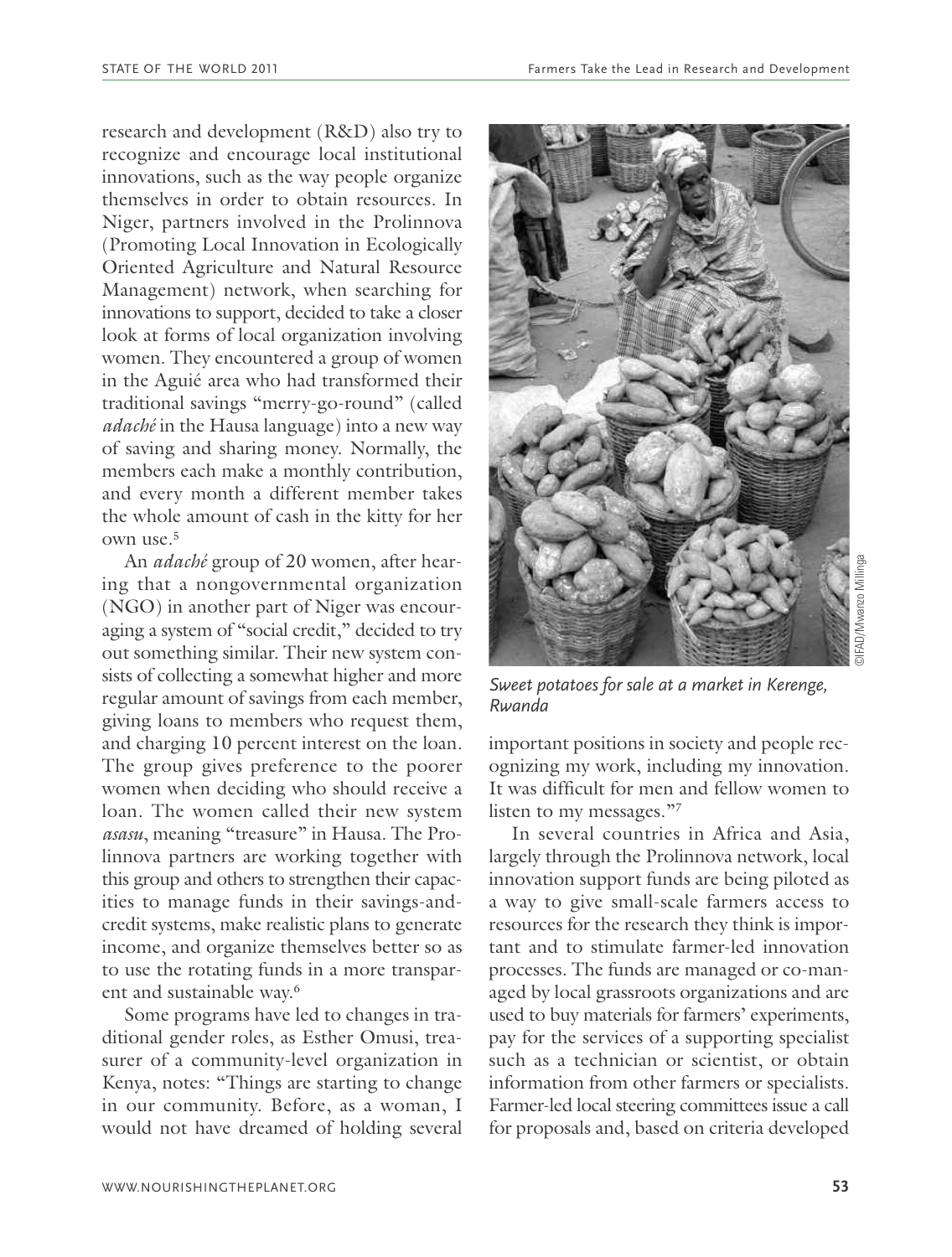by the community, select applications to be supported out of the fund. As explained by Joe Ouko of the Nyando Dairy Goats Farmers Group in western Kenya, "We call for proposals and vet them according to our own criteria and do the monitoring and follow-up. Of course, we partner with other organizations… but we take the lead role as farmers and thus determine our development agenda. Before, we use to be involved as mere spectators."8

A number of projects have shown that community-based research committees can be effective for farmer-led planning and decisionmaking about local innovation. For example, the national NGO AgriService Ethiopia has devoted several years to helping rural communities in various parts of the country establish their own community-based institutions and federations of such bodies. In the Amaro District of southern Ethiopia, where a local innovation support fund is being piloted, the community carried out its own appraisal of key problems and promising local solutions and decided what type of research should be supported through the fund. Farmer innovators are doing this research on behalf of their community. 9

Similarly, in western Kenya, World Neighbors and the community-based organization Friends of Katuk Odeyo have taken steps to bring farmers together into a local research committee. Dorcas Wena, a local farmer and committee member explained: "We decided to organize ourselves in a research committee in order to be more effective and plan our research work the way we want it." Research committee chair Vincent Dudi continued: "Our work involves meeting with community members and brainstorming on issues affecting us and prioritizing the solutions, including research options. We then liaise with the appropriate partners and conduct the trials ourselves. The research committee makes a workplan on input distribution, laying out field trials and farmer training, follow-up and monitoring. We then call farmers for a field day to look at the different trials and plan for the dissemination work<sup>"10</sup>

# Farmers Driving the Spread of Innovation

Farmers are taking the lead not only in local research but also in sharing the results of their experiments and investigations, from farmer to farmer. A number of initiatives have supported this. For example, Calistus Buluma, one of the volunteer extensionists associated with a program supported by World Neighbors in the Busia District of Kenya, explained that "each volunteer supports households near theirs so as to reduce the distances to be covered and also I understand my neighbors well, hence I can pass information to them easily." In South Africa, the Sivusimpilo Farmers Forum stimulates sharing between farmers in a number of neighboring villages. In Niger, farmer innovators in Takalafiya village organized "farmer open days" to present the results of their formal and informal experiments on using millet glumes as fertilizer in cassava production. Such forums are also important for giving recognition to outstanding men and women innovators. 11

In Kenya, two exhibitions of farmer innovations were organized by Prolinnova-Kenya and PELUM (Participatory Ecological Land Use Management)-Kenya, one in Eastern and one in Western Province. These were one-day events where innovators exhibited and shared information about their innovations. "It is important for other community members and [local government] officers to value our work. We innovate on many issues including herbal medicine, soil fertility, agricultural equipment and many others that help the community at large. But hardly do we get recognized. Having such exchanges really helps," said farmer innovator Phillip Kilaki at one of these events. 12

A number of organizations working with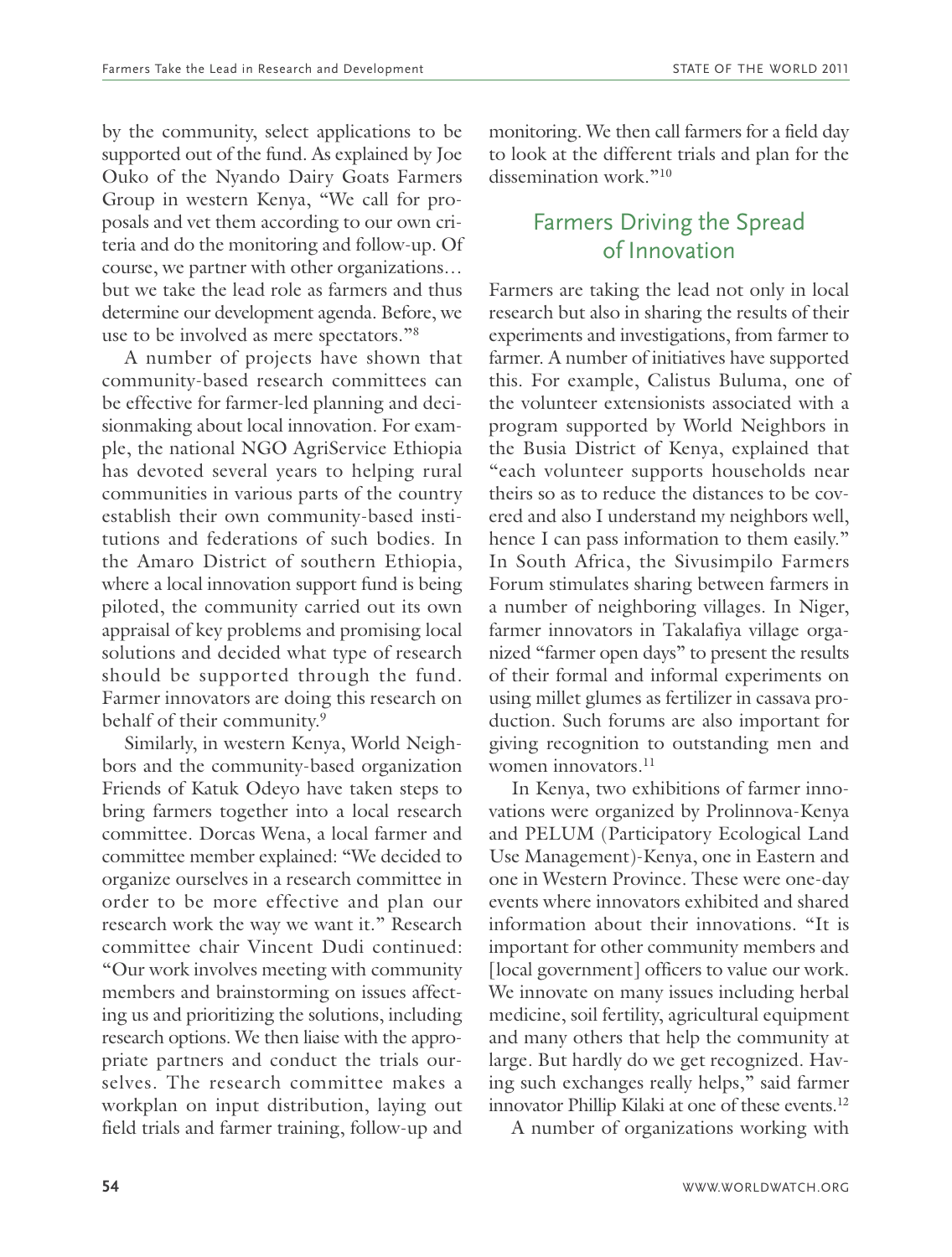smallholder farmers are also encouraging them to take the lead in documenting what they are doing. In Niger, for example, farmers are capturing and sharing information about their experiments using digital and video cameras, posters, and rural community radio. When farmers document their experiences and results themselves, they do this from a different perspective than scientists or development agents or journalists would. Since time immemorial, farmers have used traditional forms of recording and sharing information in songs, drawings, or stories. Now they are communicating information about their innovations and research findings not only verbally, during farmers' forums or workshops with scientists, but also in the form of photographs, videos, or PowerPoint files. 13

## Why Support Farmer-led Innovation?

Development approaches that support farmerled joint innovation processes make a difference in at least three important ways. First, they lead to the development of innovations that meet the needs and suit the circumstances of local people and therefore lead to benefits such as higher production, greater food security, more income, fewer work requirements, and lower risks. In Tigray, Ethiopia, for example, farmers have developed drip irrigation systems and improved beehives, both using local materials. In southern Ethiopia, farmers have developed effective ways to deal with bacterial wilt in *enset*, a key problem in a crop that is a staple for millions of people in the region but that has been largely neglected by formal research. (See also Box  $5-1.$ )<sup>14</sup>

Sometimes the product of one innovation process becomes the stepping-stone for further initiatives. For example, in the Muyafwa Development Program mentioned earlier, farmers have moved beyond experimentation and have joined to form common-interest groups that multiply seed or planting materials of cassava, orange-fleshed sweet potatoes, soybeans, bush beans, and sorghum. 15

Local innovations can also provide stimulating ideas for people working elsewhere under similar conditions. This does not mean simply "transfer of technology" but rather sharing of principles that can be tried out and adapted by other farmers. Farmers in one area might have developed a system of mulching using one type of material, for instance, and those in another area might try out the mulching principles using a completely different kind of material.

A second key, if indirect, impact is the strengthening of farmers' voices and leadership abilities that occurs through bolstering local institutions focused on farmer-led experimentation and innovation. For example, at the Science Week during the Annual General Assembly of the Forum on Agricultural Research in Africa held in South Africa in 2006, farmers presented innovations in the form of posters, printed materials, and videos they had made with the support of development agents. Scientific meetings and technology fairs, such as those held in Tigray Region in northern Ethiopia, where farmers were invited to present their innovations in market stalls, offer similar opportunities. 16

Farmer innovators who have been recognized by people involved in research and development and who have engaged in joint experimentation with them have gained confidence to speak out about what they expect from research and advisory services. For example, Mawcha Gebremedhin, a woman innovator from Tigray who had defied customary norms and begun to do her own plowing using animal traction, spoke about her experiences to participants at an international workshop, including leading officials from the Ethiopian Ministry of Agriculture and the country portfolio manager from the International Fund for Agricultural Development. 17

Third, the involvement of other R&D par-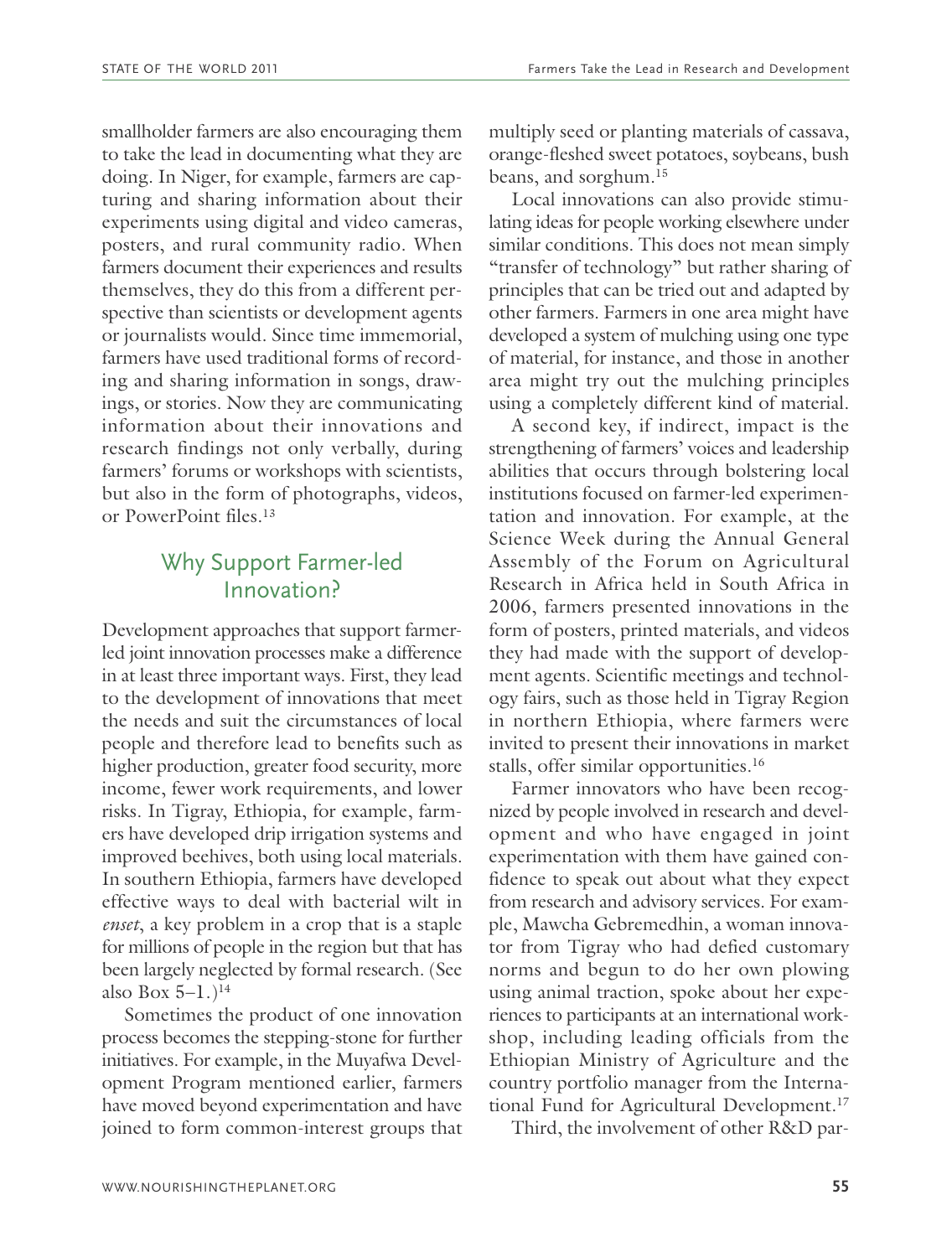#### **Box 5–1. Sharing Innovations in Ethiopia**

The smallholder farmers practicing agriculture in Ethiopia's highlands face numerous challenges, including decades of government neglect and severe ecological degradation. The destruction of the region's mountainous terrain seems irreversible. But there are signs that the environmental problems can be overcome and livelihoods improved—when farmers and agricultural and natural resource professionals work together on activities that combine traditional knowledge with scientific approaches.

Since 1996, Ethiopia's Institute for Sustainable Development (ISD) has worked directly with farming communities and local agriculturalists in the semiarid and degraded areas of Tigray, the northernmost region of the country. As a result of these efforts, farmers are learning how to reduce their reliance on chemical fertilizers and pesticides, improve irrigation practices, and engage in farmer-to-farmer trainings—helping to scale up production in partnership with local agricultural experts.

To reduce their reliance on chemical fertilizers, farmers and experts in four communities were trained to make compost in pits and then apply it to their fields, most of which are less than a quarter hectare in size. In just two years, the farmers found that the compost was as effective as chemical fertilizer in increasing crop yields. Over the years, they found that the compost continued to improve soil fertility and raise crop yields, enabling them to stop purchasing the chemicals altogether. They equated the use of the chemical fertilizer with "bribing the soil," a practice they recognized as being unsustainable.

One of the challenges faced by ISD, and by many agriculture nongovernmental groups, is the mobility of local agricultural experts. In 2003, ISD changed its training strategy to

involve both farmers and local experts. The farmers were charged with training 10 or more of their neighbors, and the local experts took responsibility for following up with the farmers and recording the impacts of compost use. Among the benefits of this approach have been a rapid scaling up of compost use throughout the region and a steady increase in overall food production.

One success story of local innovation is irrigation. Malede Abreha, a farmer-priest in Tigray, hoped to make his family's life more secure by finding water to irrigate his halfhectare plot during the long dry season. When he started digging in the dry, rocky area next to his homestead, his neighbors thought he was crazy and advised him to instead seek work as a day laborer in town. But he was convinced he would find water.

Abreha eventually did hit water, 12 meters down, and began planting fruit trees and vegetables. To lift the water from the well, he developed a pump that is easy to use and works quickly. Today his family grows a variety crops—vegetables, fruits, and even coffee—in their lush garden. They have increased their income, and Abreha has become a well-known local engineer. By sharing his innovations, he has helped transform the lives of many other families in the district, digging more than 10 wells for farmers and local institutions for a very small fee. When a neighbor asked Abreha to help him build a similar water-lifting device for his hand-dug well, it took only a week, compared with the eight months it took Abreha to develop his prototype.

> *Sue Edwards and Hailu Araya Institute for Sustainable Development, Ethiopia* Source: See endnote 14.

ticipants in recognizing and supporting farmer innovation—and peer reflection on these experiences—is leading to a rethinking of how institutions of research, development, and education operate. For example, many scientists in the National Agricultural Research Institute in